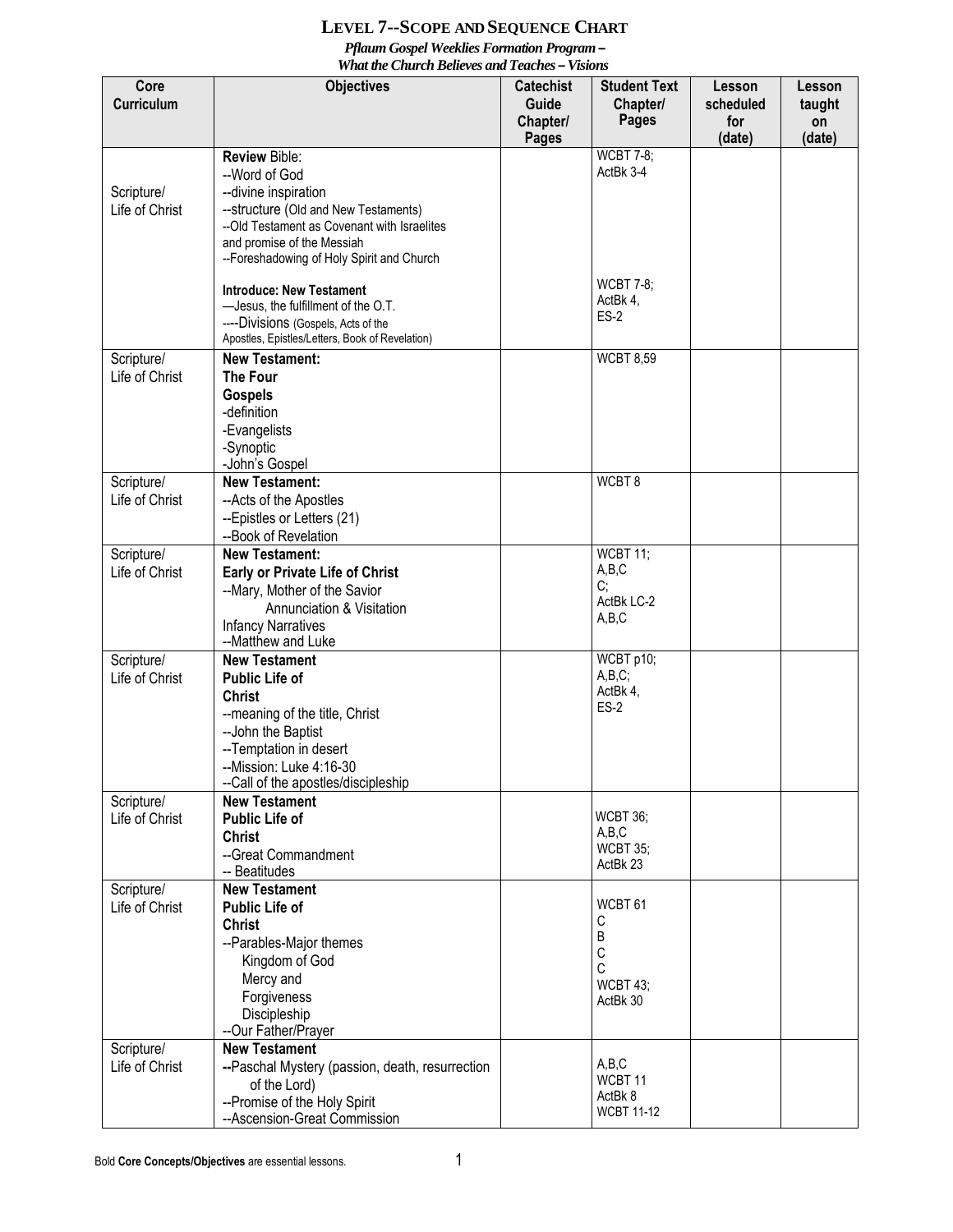| Core<br>Curriculum          | <b>Objectives</b>                                                                                                                                                                                                                                       | <b>Catechist</b><br>Guide<br>Chapter/<br><b>Pages</b> | <b>Student Text</b><br>Chapter/<br><b>Pages</b> | Lesson<br>scheduled<br>for<br>(date) | Lesson<br>taught<br>on<br>(date) |
|-----------------------------|---------------------------------------------------------------------------------------------------------------------------------------------------------------------------------------------------------------------------------------------------------|-------------------------------------------------------|-------------------------------------------------|--------------------------------------|----------------------------------|
| Morality/ Life in<br>Christ | God's plan for our salvation<br>--Made in the image and likeness<br>--human response/search for meaning<br>--response as a follower of Jesus Christ                                                                                                     |                                                       | <b>WCBT 9,29;</b><br>ActBk 27<br>WCBT 22-26,29; |                                      |                                  |
|                             | --Baptism & sacraments<br>--moral life and true happiness                                                                                                                                                                                               |                                                       | ActBk 15                                        |                                      |                                  |
| Morality/ Life in<br>Christ | Conscience:<br>--Definition<br>--Formation<br>--Temptation<br>--Daily Examen/Prayer                                                                                                                                                                     |                                                       | WCBT 30                                         |                                      |                                  |
| Morality/ Life in<br>Christ | Sin<br>--Definition<br>--Venial<br>--Mortal                                                                                                                                                                                                             |                                                       | WCBT 31<br>WCBT <sub>14</sub>                   |                                      |                                  |
| Morality/ Life in           | --Four last things: death, judgment, heaven, hell<br><b>Capital Or Deadly Sins:</b>                                                                                                                                                                     |                                                       |                                                 |                                      |                                  |
| Christ                      | --pride, anger, envy                                                                                                                                                                                                                                    |                                                       |                                                 |                                      |                                  |
| Morality/ Life in<br>Christ | <b>Capital Or Deadly Sins</b><br>--lust, greed, sloth, gluttony                                                                                                                                                                                         |                                                       |                                                 |                                      |                                  |
| Morality/ Life in<br>Christ | <b>Temples of the Holy Spirit</b><br>--Communion of Saints<br>--Triumphant/heaven<br>--Suffering/Purgatory<br>--Militant/on earth/Disciples!<br>--Saints: Heroes and Heroines of the Faith                                                              |                                                       | WCBT p14, 58;<br>ActBk 12                       |                                      |                                  |
|                             | --Virtuous life<br>-- Theological & Cardinal Virtues                                                                                                                                                                                                    |                                                       | ActBk 22,<br>$LC-1;$<br>WCBT 30-31, 63          |                                      |                                  |
| Morality/ Life in<br>Christ | <b>Temples of the Holy Spirit</b><br>--grace<br>--Church Militant: Discipleship & Call to the<br>virtuous life                                                                                                                                          |                                                       | <b>WCBT 29;</b><br>A,B,C                        |                                      |                                  |
|                             | --Virtues--antidotes to 7 deadly sins<br>(see chart, p. 3)                                                                                                                                                                                              |                                                       | WCBT 30-31.63                                   |                                      |                                  |
| Morality/ Life in<br>Christ | <b>Temples of the Holy Spirit</b><br>--Virtues- antidotes to capital sins.<br>(see chart, p. 3)                                                                                                                                                         |                                                       | <b>WCBT 30-31</b>                               |                                      |                                  |
| Morality/ Life in<br>Christ | <b>Temples of the Holy Spirit</b><br>Corporal and Spiritual Works of Mercy                                                                                                                                                                              |                                                       | WCBT 51,63; A;<br>ActBk 27                      |                                      |                                  |
| Spirituality                | Prayer                                                                                                                                                                                                                                                  |                                                       | <b>WCBT 39-40</b>                               |                                      |                                  |
|                             | --Adoration<br>--Teach Concept<br>--Experience: one or more of the following:<br>--Eucharistic Adoration<br>--Guided meditation before the Eucharist or in<br>classroom<br>--Liturgy of the Hours<br>--Lectio divina<br>--Praise and Worship Meditation |                                                       | ActBk 30<br>WCBT 41                             |                                      |                                  |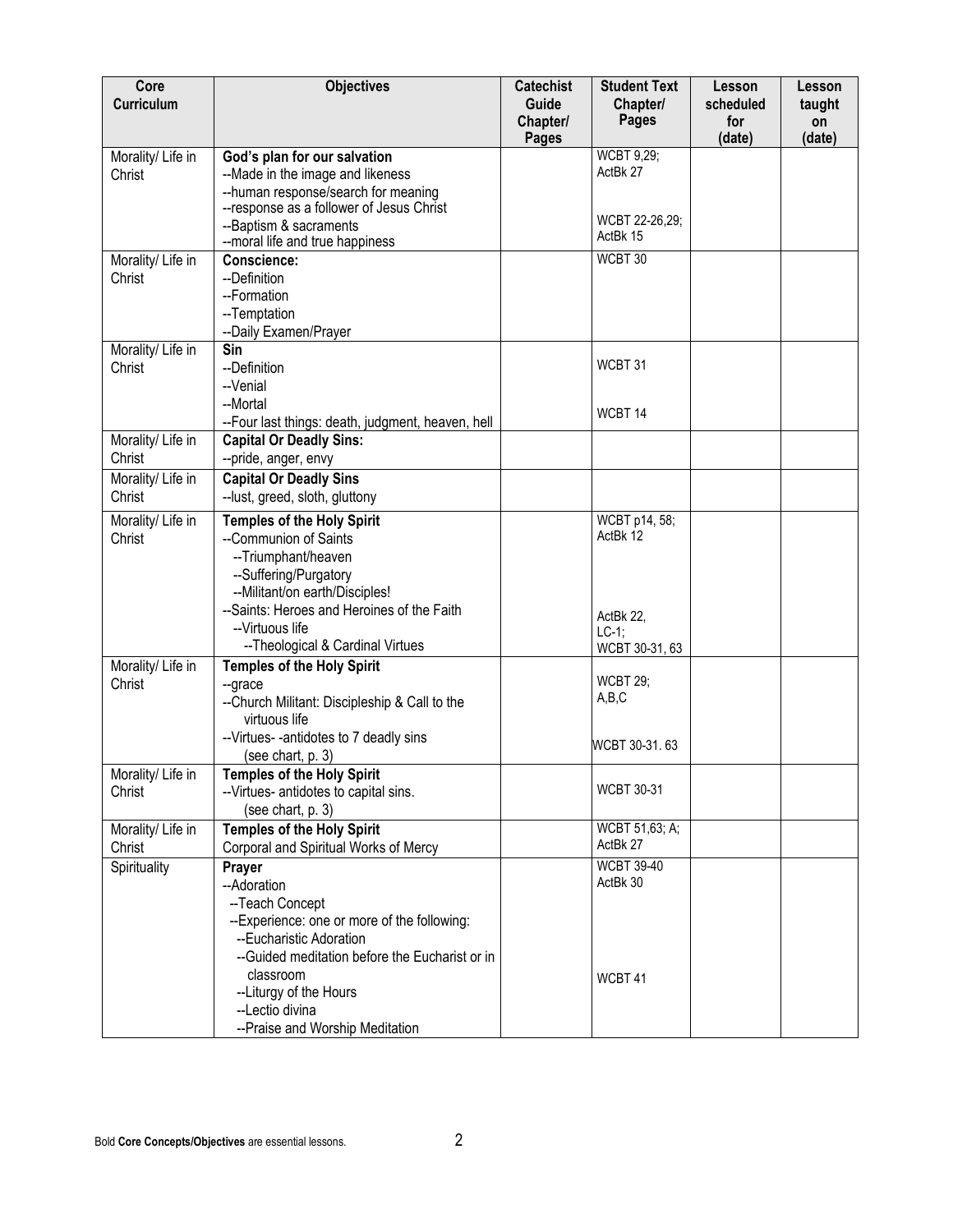## **LEVEL 7--SCOPE AND SEQUENCE CHART** *Pflaum Gospel Weeklies Formation Program – What the Church Believes and Teaches – Visions*

| Core         | <b>Objectives</b>                                                       | <b>Catechist</b>  | <b>Student Text</b>              | Lesson           | Lesson       |
|--------------|-------------------------------------------------------------------------|-------------------|----------------------------------|------------------|--------------|
| Curriculum   |                                                                         | Guide<br>Chapter/ | Chapter/<br><b>Pages</b>         | scheduled<br>for | taught<br>on |
|              |                                                                         | <b>Pages</b>      |                                  | (date)           | (date)       |
| Spirituality | Prayer                                                                  |                   | <b>WCBT 39-40</b>                |                  |              |
|              | --Contrition                                                            |                   |                                  |                  |              |
|              | --Teach Concept                                                         |                   |                                  |                  |              |
|              | --Experience: one or more of the following:                             |                   |                                  |                  |              |
|              | --Daily Examen (Ignatian)                                               |                   |                                  |                  |              |
|              | -- Act of Contrition                                                    |                   |                                  |                  |              |
|              | --Praise and Worship Meditation                                         |                   | WCBT 41                          |                  |              |
| Spirituality | Prayer<br>--Thanksgiving                                                |                   | <b>WCBT 39-4</b>                 |                  |              |
|              | --Teach Concept                                                         |                   |                                  |                  |              |
|              | --Experience: one or more of the following:                             |                   |                                  |                  |              |
|              | -- Guided Meditation before the Eucharist                               |                   | WCBT 41                          |                  |              |
|              | or in classroom                                                         |                   |                                  |                  |              |
|              | --Liturgy of the Hours<br>--Lectio Divina                               |                   |                                  |                  |              |
|              | --Praise and Worship Meditation                                         |                   |                                  |                  |              |
| Spirituality | Prayer                                                                  |                   |                                  |                  |              |
|              | --Supplication/petition                                                 |                   | <b>WCBT 39-40</b>                |                  |              |
|              | --Teach concept                                                         |                   |                                  |                  |              |
|              | --Experience:                                                           |                   |                                  |                  |              |
|              | --student authored petitions<br>--psalms which reflect human need       |                   | A,B,C                            |                  |              |
|              | --shared prayer                                                         |                   |                                  |                  |              |
|              | --Lectio Divina                                                         |                   |                                  |                  |              |
|              | --Praise and Worship Meditation                                         |                   | WCBT <sub>41</sub>               |                  |              |
| Sacraments   | <b>Review</b>                                                           |                   |                                  |                  |              |
|              | --privileged encounters with Jesus Christ<br>--sanctifying grace        |                   | WCBT <sub>22</sub>               |                  |              |
|              | --names and types                                                       |                   | <b>WCBT 29,62</b>                |                  |              |
|              | --initiation                                                            |                   |                                  |                  |              |
|              | --healing                                                               |                   | <b>WCBT 22-26</b><br>ActBk 15-21 |                  |              |
|              | --at the service of communion                                           |                   |                                  |                  |              |
|              | --disposition and state of grace<br>--focus on Sacraments of Initiation |                   | WCBT <sub>22</sub>               |                  |              |
| Sacraments   | <b>Initiation/Sacrament of Baptism</b>                                  |                   | <b>WCBT 22;</b>                  |                  |              |
|              | --birth into Christ                                                     |                   | ActBk 15                         |                  |              |
|              | --Sacramental character/indelible spiritual mark                        |                   |                                  |                  |              |
|              | --Baptism of Children                                                   |                   |                                  |                  |              |
|              | --Baptism of Adults (RCIA)                                              |                   |                                  |                  |              |
| Sacraments   | <b>Initiation/Sacrament of Confirmation</b>                             |                   | <b>WCBT 22;</b>                  |                  |              |
|              | --relationship to Baptism                                               |                   | ActBk 16                         |                  |              |
|              | --strengthens the gift of Holy Spirit received at                       |                   |                                  |                  |              |
|              | Baptism<br>--sacramental character/indelible spiritual mark             |                   |                                  |                  |              |
|              | --calls confirmed to discipleship or spreading of                       |                   |                                  |                  |              |
|              | the faith to others                                                     |                   |                                  |                  |              |
| Sacraments   | <b>Initiation/Sacrament of Eucharist</b>                                |                   | <b>WCBT 23-24;</b>               |                  |              |
|              | -- re-presents the sacrificial death of Christ                          |                   | ActBk 13-14, 17                  |                  |              |
|              | on Calvary and resurrection from the                                    |                   |                                  |                  |              |
|              | dead                                                                    |                   |                                  |                  |              |
|              | --Body and Blood of Jesus Christ                                        |                   |                                  |                  |              |
|              | --Real presence                                                         |                   |                                  |                  |              |
|              | --food for the journey from this life to                                |                   |                                  |                  |              |
|              | sainthood                                                               |                   |                                  |                  |              |